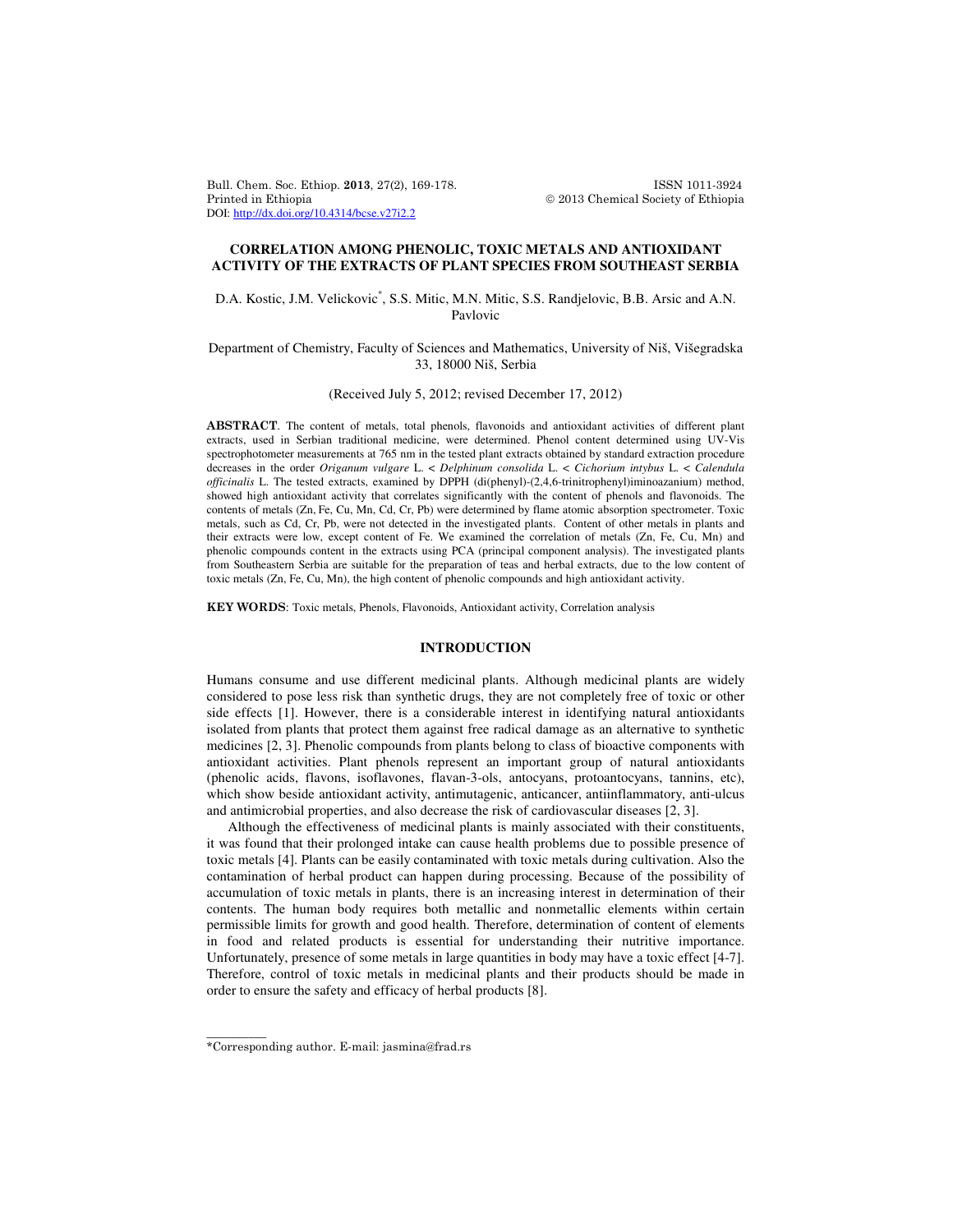J.M. Velickovic et al.

It is well known that wild plants are richer in polyphenol compounds than grown species. Because of the mentioned reasons, we investigated the following plants: *Cichorium intybus* L. (flower), *Calendula officinalis* L. (flower), *Origanum vulgare* L. (flower), and *Delphinum consolida* L. (flower). The plants were selected on the availability of the material and existing studies on their medicinal use (anti-inflammatory, antidiabetic, antihypertensive, anticancer and antiviral activity) in traditional Serbian medicine [9-12].

*Cichorium intybus* L. is known in folk medicine as an antidiabetic because all plants from the family Compositae have inulin as reserve food. *Cichorium intybus* L. has been used to treat skin disorders, such as gout, because of its antihepatotoxic activity, also [13, 14]. *Calendula officinalis* L. is a plant from the family Asteraceae. It has antibacterial and bactericidal effect, therefore, it is used for the treatment of wounds, psoriasis, etc. [15]. *Calendula officinalis* L. (flower) is known for its anti-inflammatory and anti-cancer properties [16]. *Origanum vulgare*  L. is a plant from the family Lamiaceae. It has antispasmodic, bronchodilating, and diuretic effect [17, 18]. *Delphinum consolida* L. is a plant from the family Ranunculaceae. It is used to treat intestinal worms, fluid retention, poor appetite, and trouble sleeping (insomnia). It is also used as a sedative to cause relaxation [19].

There are no studies on investigation of extracts of these species regarding the total content of phenolic compounds, concentrations of toxic metals and their antioxidant activity. The objective of the work was finding possible correlations among metals, amounts of phenolic compounds and the antioxidant activity of the investigated plant species extracts using principal component analysis and determination of possible similarities among the samples.

# **EXPERIMENTAL**

# *Collecting of materials*

The plant material was collected in the phase of blossoming from the natural habitats of the plants (Table 1) in the flowering stage, in the region of Southeast Serbia in July 2009. The studied area is located close to the city of Niš. Niš has about 300,000 inhabitants and represents one of the biggest cities in Serbia after Belgrade, but industry in this area is very poorly developed. Sample sites were selected in accordance with the methods used in the European moss monitoring project [20] differing in some climatic characteristics and altitude. A minimum distance of 300 m to major roads and larger settlements was required, a minimum distance of 100 m to minor roads and houses and a minimum distance of 5 m to forest roads (Table 1).

Table 1. Description and therapeutic significance of plant species used in this study.

| Plant               | Binomial name               | Investigated<br>part | Therapeutic significance                                                                                | Ref.  |
|---------------------|-----------------------------|----------------------|---------------------------------------------------------------------------------------------------------|-------|
| Common<br>chicory   | Cichorium<br>intybus L.     | Flower               | anti-<br>diabetes.<br>skin<br>diseases,<br>Treatment of<br>hepatotoxic activity                         | 13.14 |
| Pot<br>marigold     | Calendula<br>officinalis L. | Flower               | Antibacterial<br>bactericidal<br>effect,<br>anti-<br>and<br>inflammatory and anti-carcinogenic activity | 15.16 |
| Oregano             | Origanum<br>vulgare L.      | flower               | Antispasmodic, bronchodilatation and<br>diuretic<br>effect                                              | 17.18 |
| Forking<br>larkspur | Delphinium<br>consolida L.  | Flower               | intestinal worms, fluid retention, poor appetite, and 19<br>trouble sleeping (insomnia), sedative       |       |

### *Instrumentation*

Determinations of Cd, Pb, Cr, Fe, Mn, Cu and Zn were performed using a flame atomic absorption spectrometer (Varian USA, type SpectrAA-20), equipped with hollow cathode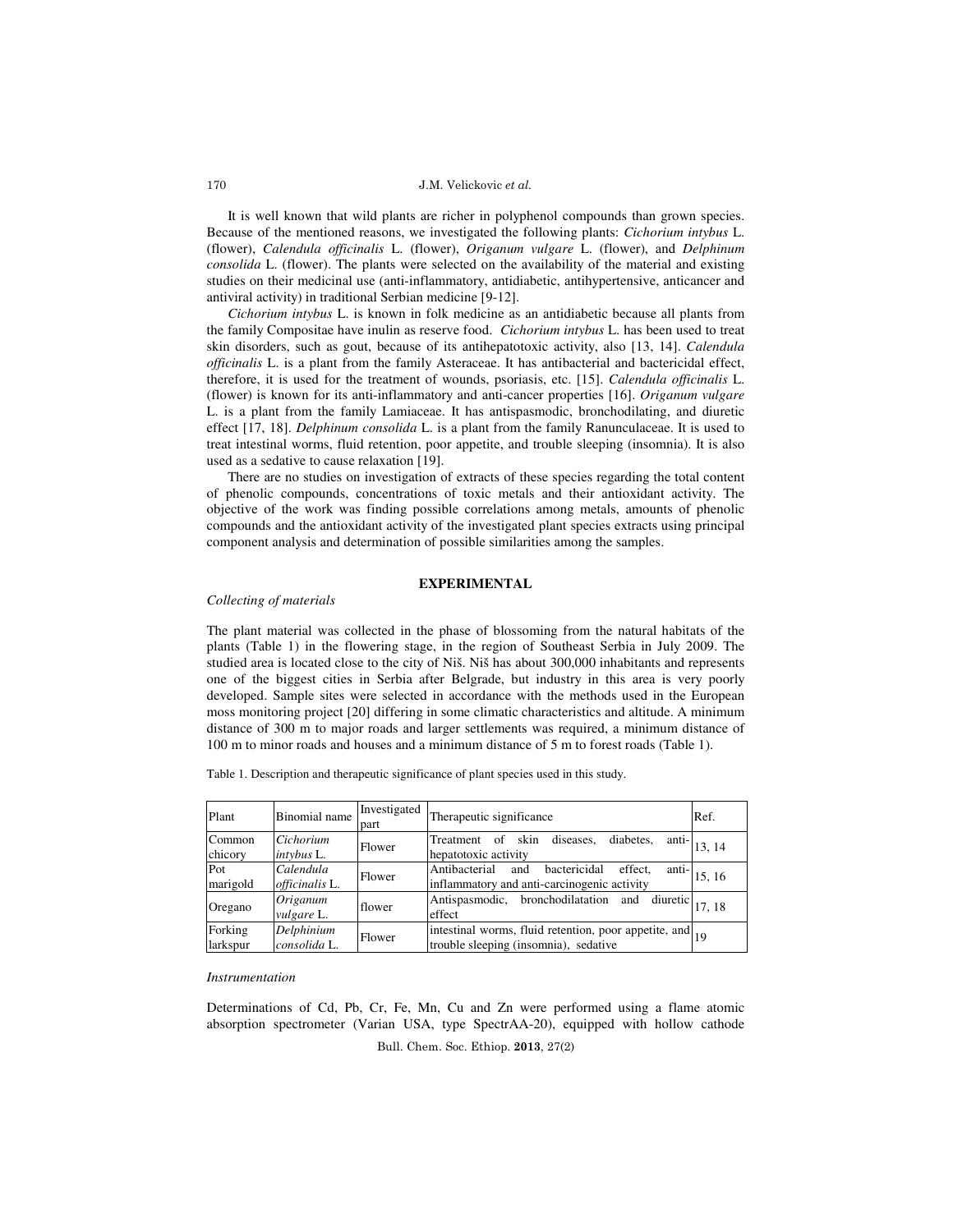lamps. Absorbance measures were carried out in area integration mode. Samples were prepared in triplicate and their signals subtracted from their blanks.

Determinations of the total phenols and flavonoids were performed using a Hewlett Packard UV-Vis spectrophotometer. For the phenolic compounds, a wavelength of 765 nm was used, and for the flavonoids, a wavelength of 420 nm. Free radical scavenging activity was monitored at the wavelength of 517 nm.

# *Chemicals and reagents*

DPPH, quercetin and AlCl<sub>3</sub> were purchased from Sigma Chemical Co. (St. Louis, MO, USA). Folin-Ciocalteu's phenol reagent and sodium carbonate were purchased from Merck Chemical Suppliers (Darmstadt, Germany). Sodium chlorate buffer (pH 1.0) and acetate buffer (pH 4.5) were purchased from the same producer. All other used chemicals, including solvents, were of analytical grade Sigma-Aldrich (GmbH, Sterbeim, Germany). The working solutions were prepared immediately before the analysis from the basic solution (concentration 1000 mg  $L^{-1}$  for all metals). For the preparation of standard solutions high purity Milli-Q water was used. The glassware and polyethylene containers used for analysis were washed with tap water, then soaked over the night in  $6 \text{ M HNO}_3$  solution and rinsed several times with ultra pure water to eliminate absorbance due to detergent.

## *Determination of toxic metals*

The standard procedure for the determination of toxic metals described in AOAC (2000) was followed for the preparation of samples for the analysis [21]. Accurately weighted (2 g) sample was transferred into a silica crucible and kept in a muffle furnace for ashing at 450  $^{\circ}$ C for 3 h and then 5 mL of 6 M HCl was added to the crucible. Care was taken to ensure that all ash came into contact with acid. Further, the crucible containing acid solution was kept on a hot plate and digested to obtain a clean solution. The final residue was dissolved in  $0.1 M HNO<sub>3</sub>$  solution and made up to 50 mL. Working standard solutions were prepared by diluting the stock solution (prepared solution), with 0.1 M nitric acid in order to check the linearity.

### *Preparation of herbal extracts*

Dried material (flowers) of plant species was ground in a blender. Samples of 1 g of each species were weighted from the ground and homogenized herb and extracted with solvents listed in Table 2. The extraction was carried out for 15 min three times with 30, 20, and 20 mL of solvent, respectively. The selected solvents were: ethanol, ethanol-water: 50-50,  $v/v$  (%), and water. The extraction was performed in an ultrasonic bath. The extracts were filtered through a Buchner funnel and filter paper (blue collar), (CHMLAB, Spain), transferred into a normal 100 mL flask and the same solvent was added to the mark.

#### *Determination of the total phenolics*

Total phenol contents in the extracts were determined by the modified Folin-Ciocalteu method [22]. An aliquot of the extracts (1 mL) was mixed with 0.5 mL of Folin-Ciocalteu reagent and 1.5 mL of sodium carbonate solution (20%). Tubes were vortexed for 15 s and allowed to stand at 40  $^{\circ}$ C for 30 min in order to develop color. Total phenol content was expressed as mg  $g^{-1}$  of gallic acid equivalent (GAE).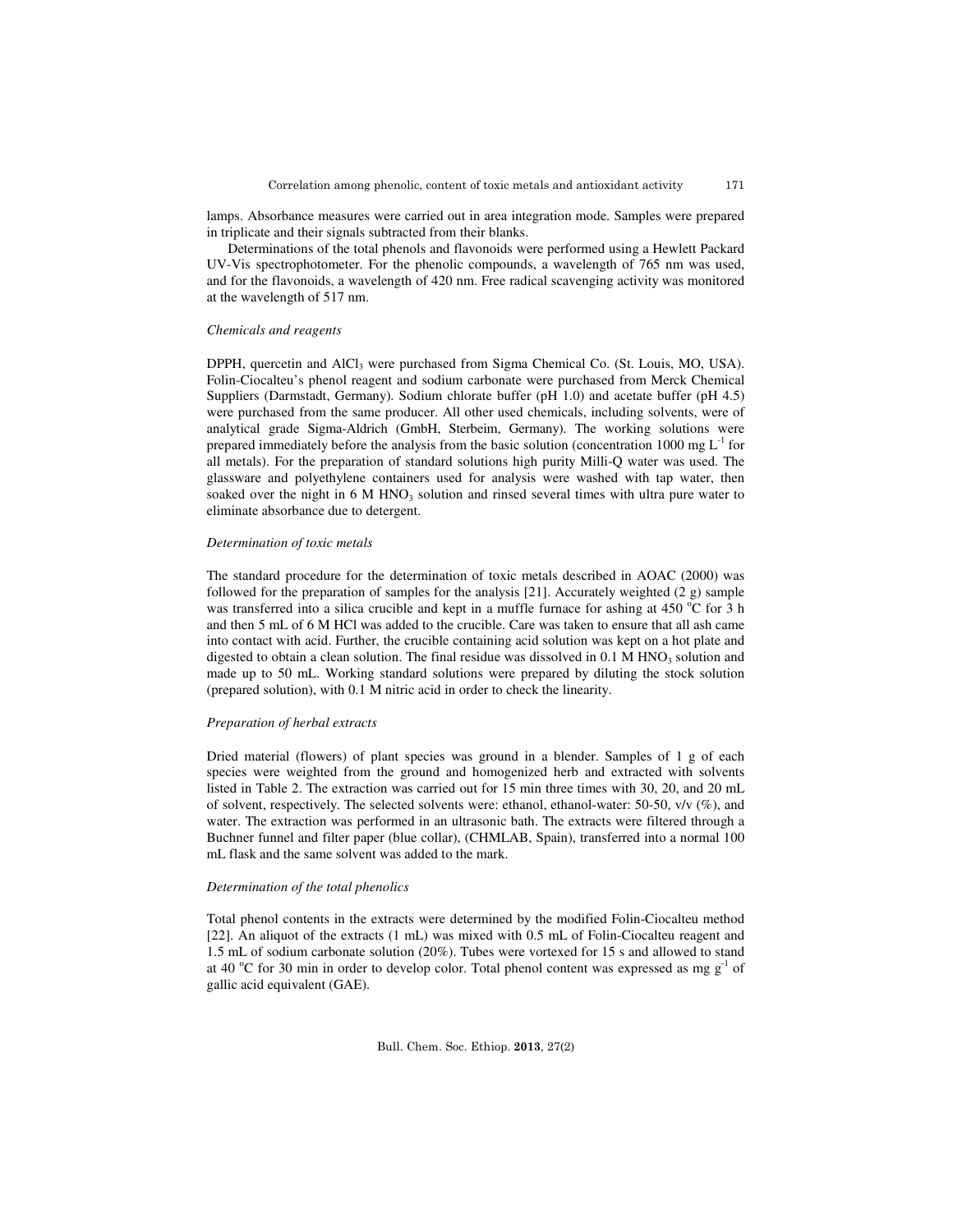## J.M. Velickovic et al.

## *Determination of total flavonoid content*

Total flavonoid contents were determined using the spectrophotmetric method based on the formation of flavonoid complex with aluminum [23]. A volume of 0.5 mL of 2% AlCl<sub>3</sub> methanol solution was added to 0.5 mL of sample solution. After one hour at room temperature, the absorbance was measured at 420 nm. The yellow color indicated that the extracts contained flavonoids. Total flavonoid content was calculated as concentration of quercetin (mg  $g^{-1}$ ) using the equation based on the calibration curve.

### *Free radical scavenging activity*

The free radical scavenging activity of the plant extracts was analyzed by using the DPPH method [24, 25]. The antioxidant assay is based on the measurement of the loss of color of DPPH solution by the change of absorbance at 517 nm caused by the reaction of DPPH with the tested sample. Plant extracts (0.2 mL) and 1.8 mL of freshly prepared DPPH in methanol (20  $mg L^{-1}$ ) was put into a cuvette at room temperature. After 20 min of incubation period at room temperature, the absorbance was read against a blank probe at 517 nm. An inhibition of DPPH in percents (RSC %) of each plant extract sample was calculated from the decrease of absorbance according to the relationship:

$$
RSC\ (\%) = (1 - A_{sample}/A_{blank}) \times 100\ (\%)
$$

where  $A_{\text{blank}}$  is the absorbance of control reaction, and  $A_{\text{sample}}$  is the absorbance of the tested sample.

### *Statistical analysis*

The experimental results were expressed as mean value  $\pm$  standard error of mean value of three replicates. In order to estimate statistically any significant differences among mean values, where applicable, the data were subjected to a one-way analysis of variance (ANOVA test), and differences among samples were determined by Duncan's Multiple Range test using the Statistical Analysis System software [26].

#### *Analyses of correlations among the evaluated parameters*

The used statistical tool was PCA. PCA permits the evaluation of the data set, reducing its dimension, conserving most of the useful statistical information present in the original data. Data are presented as the mean  $\pm$  standard deviation (SD) for triplicate determinations. PCA is used to establish the relationships among variable. The analysis was performed using a statistical package running on a desktop computer (Statistica 8.0, StatSoft, Inc, Tulsa, OK, USA).

# **RESULTS AND DISCUSSION**

In our work the content of total phenols, flavonoids, antioxidant activities and toxic metals (Fe, Zn, Cu, and Mn) were determined in the investigated plant extracts from the region of Southeast Serbia (Table 2). The content of the total phenols in the extracts of the investigated plants was determined using Folin-Ciocalteu method and was expressed as GAE  $g^{-1}$  of the fresh sample (Table 2).

Bull. Chem. Soc. Ethiop. 2013, 27(2)

172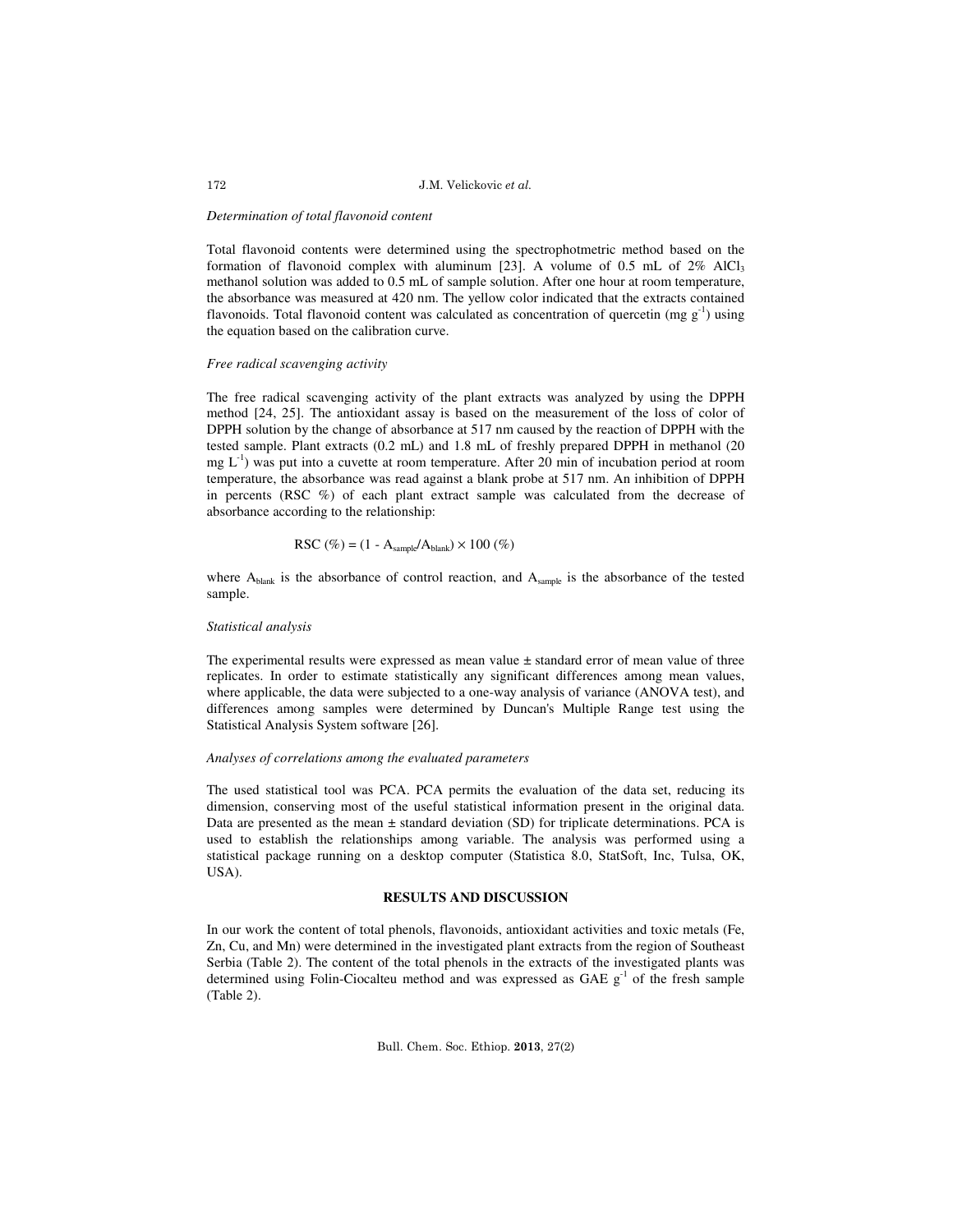| Plan            |                                                                                                                                                                                                                                                                                                                                                                                                                                                                                                                                                                                                      | Total                           | Flavonoid            | Antioxidant activity |                | Fe              | Zn              | Cu              | Mn              |
|-----------------|------------------------------------------------------------------------------------------------------------------------------------------------------------------------------------------------------------------------------------------------------------------------------------------------------------------------------------------------------------------------------------------------------------------------------------------------------------------------------------------------------------------------------------------------------------------------------------------------------|---------------------------------|----------------------|----------------------|----------------|-----------------|-----------------|-----------------|-----------------|
| $\ddagger$      | Extract                                                                                                                                                                                                                                                                                                                                                                                                                                                                                                                                                                                              | phenols<br>content <sup>a</sup> | content <sup>b</sup> | $(RSC)$ in<br>$(\%)$ | $(RSC)^c$      | $mg \, kg^{-1}$ | $mg \, kg^{-1}$ | $mg \, kg^{-1}$ | $mg \, kg^{-1}$ |
|                 | Plant                                                                                                                                                                                                                                                                                                                                                                                                                                                                                                                                                                                                |                                 |                      |                      |                | $402 + 8$       | $32.4 \pm 0.6$  | $20.5 \pm 0.4$  | $49.4 \pm 1.0$  |
|                 | Water                                                                                                                                                                                                                                                                                                                                                                                                                                                                                                                                                                                                | $8.6 \pm 0.2$                   | $0.6 + 0.0$          | $67.0 \pm 5.1$       | $8.2 \pm 0.0$  |                 |                 | $1.1 \pm 0.0$   |                 |
|                 |                                                                                                                                                                                                                                                                                                                                                                                                                                                                                                                                                                                                      | $5.3 \pm 0.8$                   | $0.2 \pm 0.0$        | $92.1 \pm 0.7$       | $1.3 \pm 0.0$  | $68.0 \pm 0.6$  | $28.8 + 0.6$    | $8.5 \pm 0.2$   | $7.2 \pm 0.1$   |
| Cichorium       | Ethanol<br>Ethanol-water<br>$\sum_{k=1}^{\infty}$ Ethanol-water<br>$\sum_{k=1}^{\infty}$ (50/50, v/v (%))                                                                                                                                                                                                                                                                                                                                                                                                                                                                                            | $4.8 \pm 0.0$                   | $0.3 + 0.0$          | $86.6 \pm 0.2$       | $2.8 \pm 0.0$  | $29.0 \pm 0.6$  | $3.7 \pm 0.1$   | $3.2 \pm 0.1$   | $4.8 \pm 0.1$   |
|                 | Plant                                                                                                                                                                                                                                                                                                                                                                                                                                                                                                                                                                                                |                                 |                      |                      |                | $137+3$         | $18.1 \pm 0.4$  | $12.8 \pm 0.3$  | $24.4 \pm 0.5$  |
| Calendula       |                                                                                                                                                                                                                                                                                                                                                                                                                                                                                                                                                                                                      | $45.1 \pm 0.0$                  | $0.1 \pm 0.00$       | $85.2 \pm 0.3$       | $3.2 + 0.2$    | $16.0 \pm 0.3$  | $4.5 \pm 0.1$   | $1.5 \pm 0.0$   | $5.4 \pm 0.1$   |
|                 |                                                                                                                                                                                                                                                                                                                                                                                                                                                                                                                                                                                                      | $31.9 \pm 1.1$                  | $0.1 \pm 0.0$        | $27.3 \pm 1.2$       | $19.2 \pm 0.0$ | $76.0 \pm 1.6$  | $5.3 \pm 0.1$   | $2.4 \pm 0.0$   | $13.7 \pm 0.3$  |
|                 | $\begin{array}{c}\n\mathbf{L} \\ \mathbf{F} \\ \hline\n\mathbf{F} \\ \hline\n\mathbf{F} \\ \hline\n\mathbf{F} \\ \hline\n\mathbf{F} \\ \hline\n\mathbf{F} \\ \hline\n\mathbf{F} \\ \hline\n\mathbf{F} \\ \hline\n\mathbf{F} \\ \hline\n\mathbf{F} \\ \hline\n\mathbf{F} \\ \hline\n\mathbf{F} \\ \hline\n\mathbf{F} \\ \hline\n\mathbf{F} \\ \hline\n\mathbf{F} \\ \hline\n\mathbf{F} \\ \hline\n\mathbf{F} \\ \hline\n\mathbf{F} \\ \hline\n\mathbf{F} \\ $<br>ethanol-water<br>$(50/50, v/v (\%) )$                                                                                                | $29.8 \pm 0.7$                  | $0.2 \pm 0.0$        | $96.8 \pm 0.3$       | $0.0 + 0.0$    | $17.0 \pm 0.3$  | $4.4 \pm 0.1$   | $1.1 \pm 0.0$   | $3.6 \pm 0.1$   |
|                 | Plant                                                                                                                                                                                                                                                                                                                                                                                                                                                                                                                                                                                                |                                 |                      |                      |                | $152+3$         | $49.6 \pm 1.0$  | $23.9 \pm 0.5$  | $21.8 \pm 0.4$  |
|                 | Water                                                                                                                                                                                                                                                                                                                                                                                                                                                                                                                                                                                                | $74.3 \pm 1.2$                  | $2.1 \pm 0.0$        | $75.1 \pm 0.4$       | $6.0 + 0.1$    |                 | $29.1 \pm 0.6$  | $4.5 \pm 0.1$   |                 |
|                 |                                                                                                                                                                                                                                                                                                                                                                                                                                                                                                                                                                                                      | $23.6 \pm 0.4$                  | $1.0 \pm 0.0$        | $93.8 \pm 0.4$       | $0.8 + 0.1$    | $113+2$         | $22.3 \pm 0.4$  | $3.8 \pm 0.1$   | $16.3 \pm 0.3$  |
| <b>Priganum</b> | $\begin{array}{l}\n\therefore \\ \downarrow \text{inter} \\ \downarrow \text{ethanol} \\ \downarrow \text{ethanol-water} \\ \downarrow \text{S} \\ \downarrow \text{S} \\ \downarrow \text{S} \\ \downarrow \text{S} \\ \downarrow \text{S} \\ \downarrow \text{S} \\ \downarrow \text{S} \\ \downarrow \text{S} \\ \downarrow \text{S} \\ \downarrow \text{S} \\ \downarrow \text{S} \\ \downarrow \text{S} \\ \downarrow \text{S} \\ \downarrow \text{S} \\ \downarrow \text{S} \\ \downarrow \text{S} \\ \downarrow \text{S} \\ \downarrow \text{S} \\ \downarrow \text{S} \\ \downarrow \text{S$ | $75.2 \pm 0.6$                  | $2.0 + 0.0$          | $87.2 \pm 1.1$       | $2.6 \pm 0.0$  |                 | $22.0 \pm 0.4$  | $0.4 \pm 0.1$   |                 |
|                 | Plant                                                                                                                                                                                                                                                                                                                                                                                                                                                                                                                                                                                                |                                 |                      |                      |                | $286 + 6$       | $39.8 \pm 0.8$  | $23.1 \pm 0.5$  | $13.8 \pm 0.3$  |
|                 |                                                                                                                                                                                                                                                                                                                                                                                                                                                                                                                                                                                                      | $24.2 \pm 0.4$                  | $1.7 + 0.0$          | $82.7 \pm 1.7$       | $3.8 + 0.0$    | $14.0 \pm 0.3$  | $11.0 \pm 0.2$  | $1.6 \pm 0.0$   |                 |
|                 | $\begin{array}{c}\n\Box \text{Water} \\ \overline{\Sigma} \\ \text{Ethanol} \\ \text{g} \\ \text{ethanol-water}\n\end{array}$                                                                                                                                                                                                                                                                                                                                                                                                                                                                        | $23.9 \pm 1.8$                  | $1.1 \pm 0.0$        | $32.5 \pm 3.1$       | $17.7 \pm 0.0$ | $176 + 4$       | $14.0 \pm 0.3$  | $18.8 + 0.4$    | $3.3 \pm 0.1$   |
| Delphinidum     | $\Im(50/50, v/v(\%))$                                                                                                                                                                                                                                                                                                                                                                                                                                                                                                                                                                                | $18.3 \pm 0.4$                  | $1.3 \pm 0.0$        | $94.4 \pm 0.1$       | $0.6 \pm 0.1$  |                 | $12.2 \pm 0.2$  | $3.6 \pm 0.1$   |                 |

Table 2. Comparative study of total phenols, flavonoids, toxic metals content and antioxidant activities in the investigated plant extracts.

<sup>a</sup>Expressed as mg of gallic acid g<sup>-1</sup>of dry sample. <sup>b</sup>Expressed as mg of quercetin g<sup>-1</sup> of dry sample. <sup>c</sup>Expressed as mg of quercetin  $g^{-1}$  of dry sample.

Results showed that the content of total phenols in the investigated plants are very high and it is the highest in aqueous and (ethanol-water: 50/50, v/v (%)) extract of oregano (*Origanum vulgare* L.) more than 70 mg GAE  $g^{-1}$  of dry sample. Phenol content in the tested plant extracts decreases in the order *Origanum vulgare* L.> *Delphinum consolida* L. > *Cichorium intybus* L. > *Calendula officinalis* L. The content of phenols in water extracts is the highest. The difference in the total content of phenolic compounds depends on the extraction solution and it can be seen in all plants and it is a consequence of different polarity of used organic solvents which selectively extract some phenolic compounds. The content of phenols represents the pharmacological characteristic of the plant. In the case of medical herbs, the concentration of phenols goes from 0.2 to 2.8 mg GAE  $g^{-1}$  of fresh sample, whereas the concentration of phenols in the case of feeding plants goes from 0.3 to 17.5 mg GAE  $g^{-1}$  of fresh sample. On the basis of the literature data, the highest content of phenolic compounds is proved in plants from genus *Origanum*, around 20 mg GAE  $g<sup>-1</sup>$  of fresh sample than the other investigated plant species [27]. The content of total phenols in the flower of *Calendula officinalis* L. (UV spectrophotometric method, Folin-Ciocalteu method) is 15.1 mg  $g^{-1}$  sample and the content of the total flavonoids (Markham) is 5.1 mg  $g^{-1}$  of the sample [28].

The literature data for *Origanum vulgare* L. show that ORAC (capacity of the absorption of oxygen radicals) values varies from 2.3 to 92.2 µmol TE  $g^{-1}$  of the fresh sample and the total content of phenols varies from 0.3 to 17.5 mg  $GAE g<sup>-1</sup>$  of the fresh sample [27]. On the basis of the experimental results shown in Table 2, the content of total flavonoids in the extracts of the investigated plants is much lower than the phenol content. The content of total flavonoids is expressed in the form of mg of quercetin equivalent (QE  $g^{-1}$ ) per gram of dry sample. The contents of flavonoids in the tested plant extracts is high and decreases in the order *Origanum*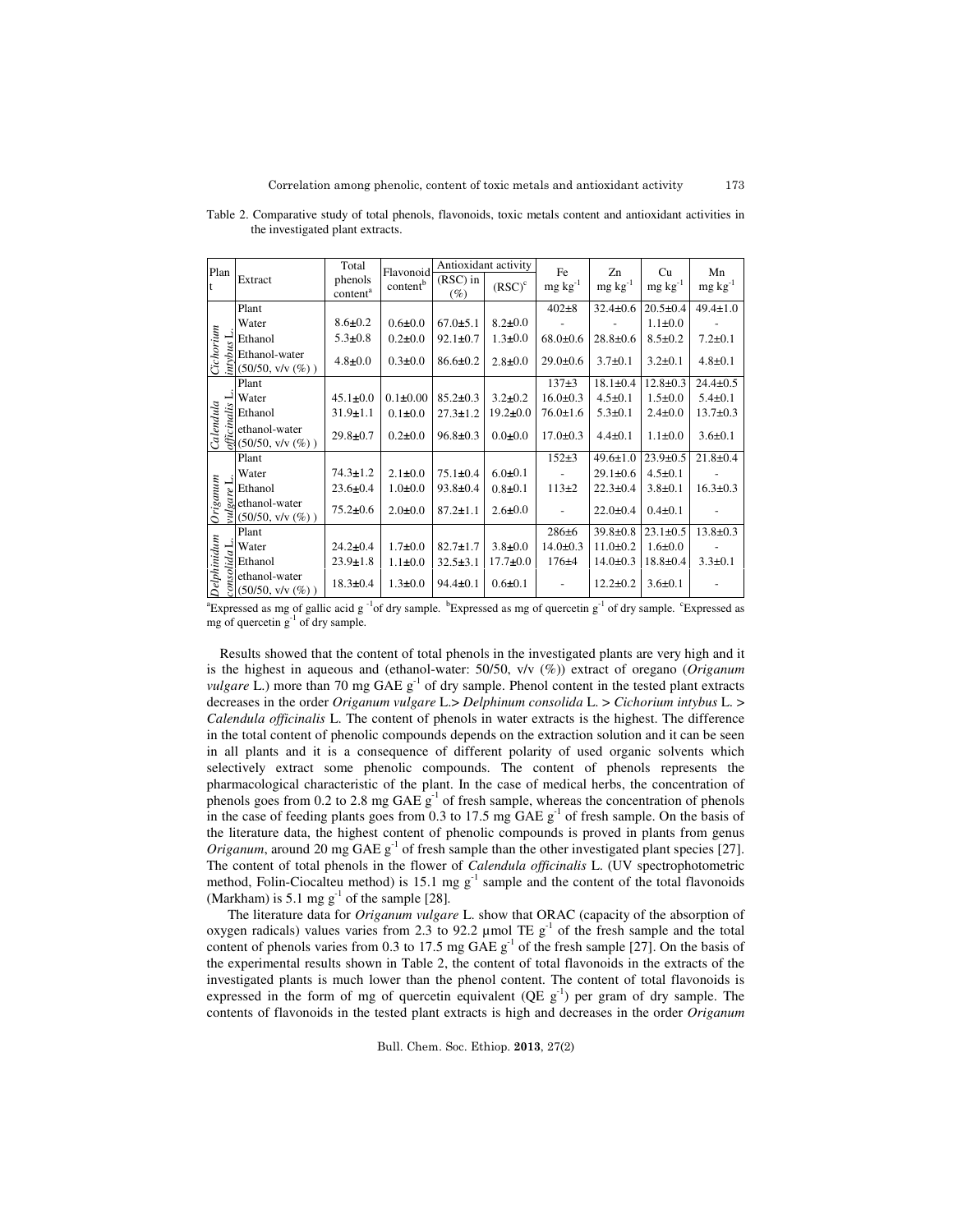J.M. Velickovic et al.

*vulgare* L. > *Calendula officinalis* L. > *Delphinum consolida* L. > *Cichorium intybus* L. The content of flavonoids was the highest in the water and the lowest in the ethanolic extracts. These experimental results are expected because of the solubility of phenolics, flavonoids and their glucosides in water. Generaly, extracts of *Origanum vulgare* L. have the highest content of phenolic compounds.

Antioxidant activity of the extracts of the investigated plants was determined using DPPH method. Antioxidant activity of different extracts was investigated with spectrophotometric method using the ability of the extract to catch stable DPPH radicals. Antioxidant activity is expressed in percents and mg of quercetin-equivalents (QE), i.e. solution of quercetin which shows identical activity as investigated extracts and the data are shown in Table 2. Most of the extracts showed antioxidant activity more than 80%. Only ethanol extracts of plant *Calendula Officinalis* L. and *Delfinidum consolida* L*.* have low antioxidant activity, about 30%. Similar value for the antioxidant activity for all investigated plants has an analogy to the similar content of total flavonoid compounds in investigated plant extracts. The antioxidant activity of the majority of plants is the highest in ethanol – water: 50/50, v/v (%) extract. These experimental data are expected because of the solubility of flavonoids. DPPH radical scavenging abilities of the investigated extract showed that the extracts of tested extract contain molecules with protondonating ability and could serve as free radical inhibitors or scavengers, acting possibly as primary antioxidant. In comparing our results for the total phenol content, flavonoids and antioxidant activity for the investigated plant species from Southeast area of Serbia with the results of other authors, we can see the firm agreement. The contents of metals in plants and their extracts were determined. The presence of toxic metals in the extracts can be explained by the possible complex forming that occurs between the element and the organic compounds in the plants. The presence of metals in plants is the result of the transfer of metals from the soil, water and atmospheric precipitation during growth.

Among the considered metals contents, the iron content was the highest and varied from 138 up to 402 mg kg<sup>-1</sup> plants. On the other hand, concentrations of Cu, Zn and Mn were remarkably lower, and in the range between 12.8 and 49.6 mg  $kg^{-1}$  plants. The highest content of Fe is shown to be present in ethanolic extracts of *Delphinidum consolida* L. The quantities of other metals (Cu, Zn and Mn) are present in the highest quantity in the ethanolic solutions of the investigated plants. Cd, Pb and Cr were not detected in any of the extracts. The presence of Fe, Cu, Zn and Mn in the ethanol extracts can be explained by the possible complex formation that occurs between the element and the organic compounds in the plants. Minerals are inorganic substances, present in all body tissues and fluids and their presence is necessary for the maintenance of certain physicochemical processes which are essential to life [4, 5]. These include calcification of bone, blood coagulation, neuromuscular activity, acid base equilibrium, enzyme activity, osmotic regulation. The correlation of the content of total phenolic, flavonoid compounds, contents of metals (Zn, Fe, Cu and Mn) and antioxidant activity of the investigated extracts was determined, which is presented in Table 3. Coefficient of correlation of total phenolic, flavonoids, content of metals (Zn, Fe, Cu and Mn) and antioxidant activity of other plant species *Cichorium intybus* L. is very high (Table 4). Substantial coefficients of correlation are in investigated extracts of *Origanum vulgare* L. and *Delphinidum consolida* L and insignificant in extracts of *Delfinidum Consolida* L. The used statistical tool was PCA. Using PCA, it was possible to observe some correlations between metal ions and the level of flavonoids and among the levels of flavonoids and phenolic compounds with the antioxidant activity of plant species. Particularly, a direct correlation between Fe and Mn and total phenols and the amount of flavonoids (*Origanum vulgare* L.), and amount of flavonoids and Zn, Cu and Mn content in extracts of *Delphinidum Consolida* L. were observed (Table 3).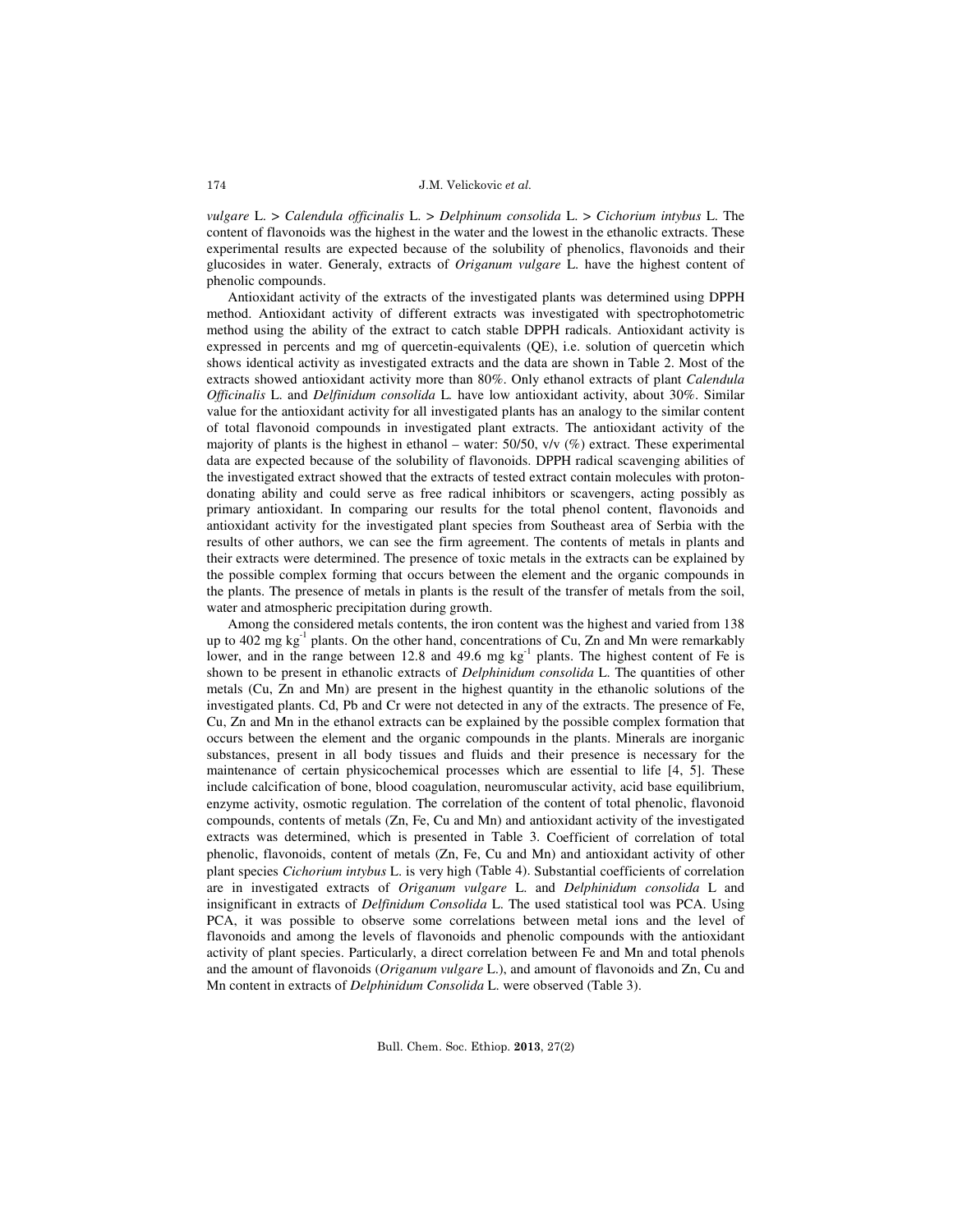| Plant                                   |                                    |                      | Total phenols Flavonoid content <sup>b</sup> | $(RSC)^c$ | <b>Fe</b>                                | Zn           | Cu                                  | Mn           |
|-----------------------------------------|------------------------------------|----------------------|----------------------------------------------|-----------|------------------------------------------|--------------|-------------------------------------|--------------|
|                                         |                                    | content <sup>a</sup> |                                              |           | $\underline{mg}\, \text{kg}^{\text{-1}}$ | $mg kg^{-1}$ | $\mbox{mg}\; \mbox{kg}^{\mbox{-}1}$ | $mg kg^{-1}$ |
|                                         | Total phenols content <sup>a</sup> | 1.0                  | 0.8                                          | 0.9       | 0.5                                      | 0.2          | 0.4                                 | 0.8          |
|                                         | Flavonoid content <sup>b</sup>     |                      | 1.0                                          | 1.0       | 0.1                                      | 0.6          | 0.8                                 | 1.0          |
|                                         | $(SSC)^C$                          |                      |                                              | 1.0       | 0.8                                      | 0.6          | 0.7                                 | 1.0          |
|                                         | $Fe (mg kg-1)$                     |                      |                                              |           | 1.0                                      | 0.9          | 1.0                                 | 0.9          |
|                                         | $\text{Zn (mg kg}^{-1})$           |                      |                                              |           |                                          | 1.0          | 1.0                                 | 0.7          |
|                                         | $Cu$ (mg kg <sup>-1</sup> )        |                      |                                              |           |                                          |              | 1.0                                 | 0.8          |
| fficinalis cichorium intybus L.         | $Mn$ (mg $kg^{-1}$ )               |                      |                                              |           |                                          |              |                                     | 1.0          |
|                                         | Total phenols content <sup>a</sup> | 1.0                  | 0.1                                          | 0.6       | 0.2                                      | 0.1          | 0.0                                 | 0.1          |
|                                         | Flavonoid content <sup>b</sup>     |                      | $\mathbf{1}$                                 | 0.7       | 0.5                                      | 0.6          | 0.8                                 | 0.7          |
|                                         | $(RSC)^C$                          |                      |                                              | 1.0       | 1.0                                      | 1.0          | 1.0                                 | 1.0          |
|                                         | Fe $(mg kg^{-1})$                  |                      |                                              |           | 1.0                                      | 1.0          | 0.9                                 | 1.0          |
|                                         | $Zn$ (mg kg <sup>-1</sup> )        |                      |                                              |           |                                          | 1.0          | 0.9                                 | 1.0          |
| Calendula                               | $Cu (mg kg-1)$                     |                      |                                              |           |                                          |              | 1.0                                 | 1.0          |
|                                         | $\text{Mn (mg kg}^{-1})$           |                      |                                              |           |                                          |              |                                     | 1.0          |
|                                         | Total phenols content <sup>a</sup> | 1.0                  | 1.0                                          | 0.6       | 1.0                                      | 0.2          | 0.1                                 | 1.0          |
| onsolida <sub>Origanum vulgare L.</sub> | Flavonoid content <sup>b</sup>     |                      | 1.0                                          | 0.7       | 1.0                                      | 0.3          | 0.1                                 | 1.0          |
|                                         | $(RSC)^C$                          |                      |                                              | 1.0       | 0.6                                      | 0.9          | 0.1                                 | 0.6          |
|                                         | Fe $(mg \overline{kg^{-1}})$       |                      |                                              |           | 1.0                                      | 0.2          | 0.1                                 | $1.0\,$      |
|                                         | $Zn$ (mg $kg^{-1}$ )               |                      |                                              |           |                                          | 1.0          | 0.4                                 | 0.2          |
| Cu $(mg kg^{-1})$                       |                                    |                      |                                              |           |                                          |              | 1.0                                 | 0.1          |
|                                         | $Mn$ (mg $kg^{-1}$ )               |                      |                                              |           |                                          |              |                                     | 1.0          |
|                                         | Total phenols content <sup>a</sup> | 1.0                  | 0.2                                          | 0.4       | 0.3                                      | 0.0          | 0.1                                 | 0.2          |
|                                         | Flavonoid content <sup>b</sup>     |                      | 1.0                                          | 0.5       | 0.6                                      | 0.9          | 1.0                                 | 0.1          |
|                                         | $(RSC)^c$                          |                      |                                              | 1.0       | 1.0                                      | 0.7          | 0.9                                 | 1.0          |
|                                         | Total phenols content <sup>a</sup> |                      |                                              |           | 1.0                                      | 0.8          | 1.0                                 | 1.0          |
| Delphinidum                             | $Zn$ (mg kg $^{-1}$ )              |                      |                                              |           |                                          | 1.0          | 0.9                                 | 0.8          |
|                                         | $Cu$ (mg $kg^{-1}$ )               |                      |                                              |           |                                          |              | 1.0                                 | 1.0          |
|                                         | $Mn$ (mg $kg^{-1}$ )               |                      |                                              |           |                                          |              |                                     | 1.0          |

Table 3. Correlation coefficients of total phenolic, flavonoids, contents of toxic metals and antioxidant activity in the investigated extracts of plant species.

 ${}^4$ Expressed as mg of gallic acid g<sup>-1</sup>of dry sample.  ${}^b$ Expressed as mg of quercetin g<sup>-1</sup> of dry sample. <sup>c</sup>Expressed as mg of quercetin  $g^{-1}$  of dry sample.

Table 4. Correlation coefficients analysis.

| Correlation analysis              | Values [29]           |
|-----------------------------------|-----------------------|
| The correlation is very high      | $(0.9 <  r  \le 1)$   |
| The correlation is high.          | $(0.7 < r \leq 0.9)$  |
| The correlation is substantial    | $(0.5 <  r  \le 0.7)$ |
| The correlation is insignificant. | $(0.2 <  r  \le 0.5)$ |
| The correlation is low            | $( r  \le 0.2)$       |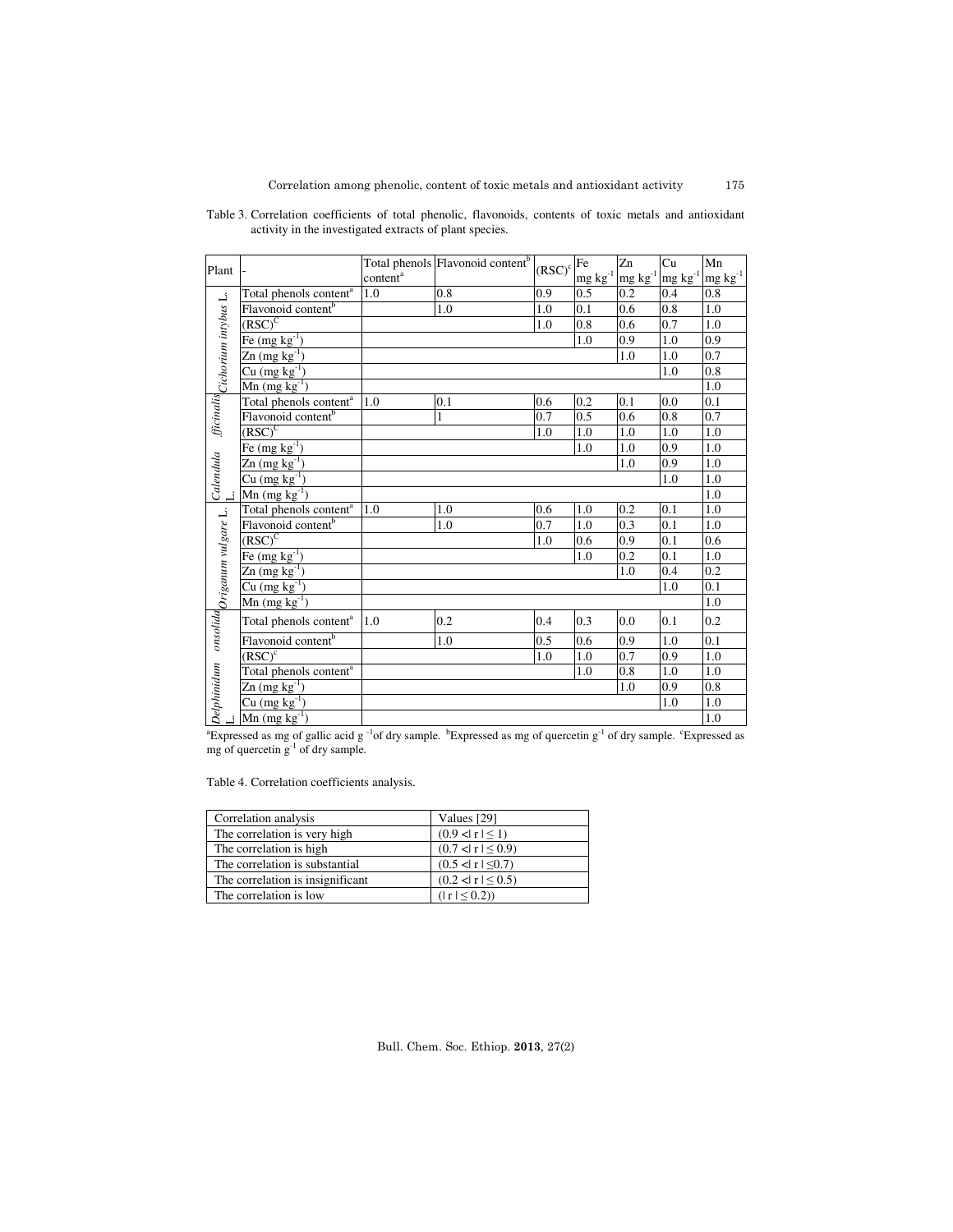J.M. Velickovic et al.



Figure 1. Principal component score plot (PC1 and PC2) of the studied plant samples based on total phenol content.



Figure 2. Principal component score plot (PC1 and PC2) of the studied plant samples based on metal content.

For better illustration, PCA was used to compare chemical analysis (total phenol and metal content) of selected plant samples. Actually, PCA was used to find out which manifest variables (metals and total phenols extracted from different solvents) are related to a specific principal component (latent variable) which is associated with a fundamental variable (plant samples). Each principal component (PC) is associated with an eigen value, PC1 has the largest eigen value and carries the largest variance of the original data and subsequent PCs carry variance in a decreasing order. Screen test proposed by Cattell [29] suggests that only the first two principal components (PCs) contained significant information. The PCA results graphically displayed plot. The score plot shows the relationships between the samples (plant samples). Each point whose coordinates are the scores on the principal components (axes on the plot) corresponds to a sample. When a sample has a high factor loading on a specific principal component, it means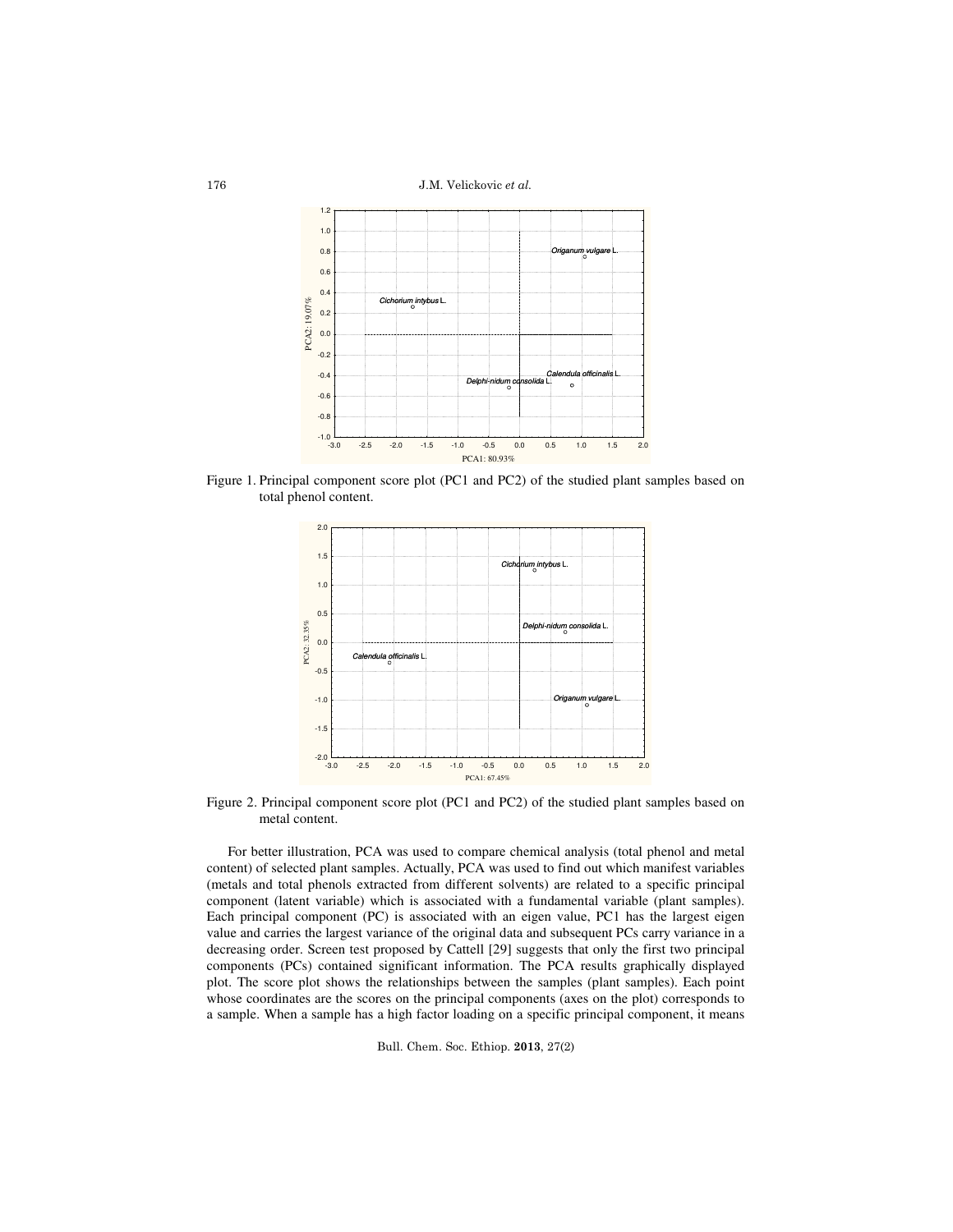177

that the sample has a high value for the variable. The relation between PC1 which explained 80.9% of the total variance and PC2 which explained a further 19.1% based on total phenol content is shown in Figure 1.

From Figure 1, it can be noted that *Origanum vulgare* L. and *Calendula officinalis* L. have positive loadings on PC1. In other words, these two plants contain higher total phenols content than those at left-hand side. Also, the results indicate that the total phenol content in *Origanum vulgare* L. > *Calendula officinalis* L. > *Delphinidum consolida* L. > *Cichorium intybus* L.

In the case of metal content in selected plant samples in Figure 2, PC1 includes 67.4% and the second PC includes 32.3% of the total variance in the data set and has high positive loadings for the *Cichorium intybus* L., *Delphinidum consolida* L. and *Origanum vulgare* L., *Calendula officinalis* L. have a negative score in PC2.

On the basis of numerous studies it was known that the content of polyphenol compounds depends on genotype, soil conditions and the difference in fruits' repining [30]. Also, outdoor conditions, like altitude, light, temperature, the content of feeding material in soil can have an effect on the phenylpropanoids metabolism [31].

The comparison of our results regarding the content of toxic metals in plants from the region of Southeast Serbia with the results of other authors showed considerable agreement. The content of copper in Palestinian plants varied from 7.1 to 19.2 mg  $kg^{-1}$ , and of zinc from 17.4 to  $65.8$  mg kg<sup>-1</sup> [5]. The copper content in the black tea originating from the region of South India varies between 15.9 and 32.2 mg  $kg^{-1}$ . In the plants from the region of Southeast Serbia, the highest content is that of iron, while the contents of Zn, Cu, and Mn are significantly lower. Certain quantities of toxic metals in plants are below the limit acceptable for the medicinal plants. Toxic metals, such as Cd, Cr and Pb were not detected in the investigated plants. This can be attributed, among other factors, to the fact that these were autochthonous plants growing in a non-polluted region of Southeast Serbia. Such medicinal plants can safely be used in form of herbal infusions and extracts for the treatment of various diseases. In the black tea samples originating from the region of Iran, the copper concentration is within the range from 17.6 to 32.8 mg  $kg^{-1}$ , and in water extracts from 1.1 to 1.6 mg  $kg^{-1}$  [32]. The iron concentration in medicinal plant from Turkey ranges from 2.4 to 107 mg  $kg^{-1}$ , zinc from 3.9 to 18.0 mg  $kg^{-1}$ , and copper from 2.4 to 8.1 mg  $kg^{-1}$  [33]. Comparing our results with results of authors from other countries showed that the content of toxic metals is similar or smaller. Based on these results, we recommend the use of water extracts with lower abundance of toxic metals.

# **CONCLUSIONS**

The present study showed that the total phenol content from the plant extracts used in traditional Serbian medicine decreases in the order *Origanum vulgare* L. < *Delphinum consolida* L. < *Cichorium intybus* L. < *Calendula officinalis* L. The standard DPPH method was used for the determination of the antioxidant activities of the extracts which showed significant correlation with the total phenol and flavonoid content. Toxic metals, such as Cd, Cr and Pb, were not detected in the investigated plants. The content of toxic metals (Zn, Fe, Cu, Mn) were low. Therefore, the extracts from the investigated plants are suitable for making herbal teas and cosmetic and pharmaceutical products.

### **ACKNOWLEDGEMENTS**

Biljana Arsic greatly acknowledges financial support from the Serbian Ministry of Education and Science, Project No. 174007. The other authors acknowledge financial support from the Serbian Ministry of Education and Science, Project No. 174027.